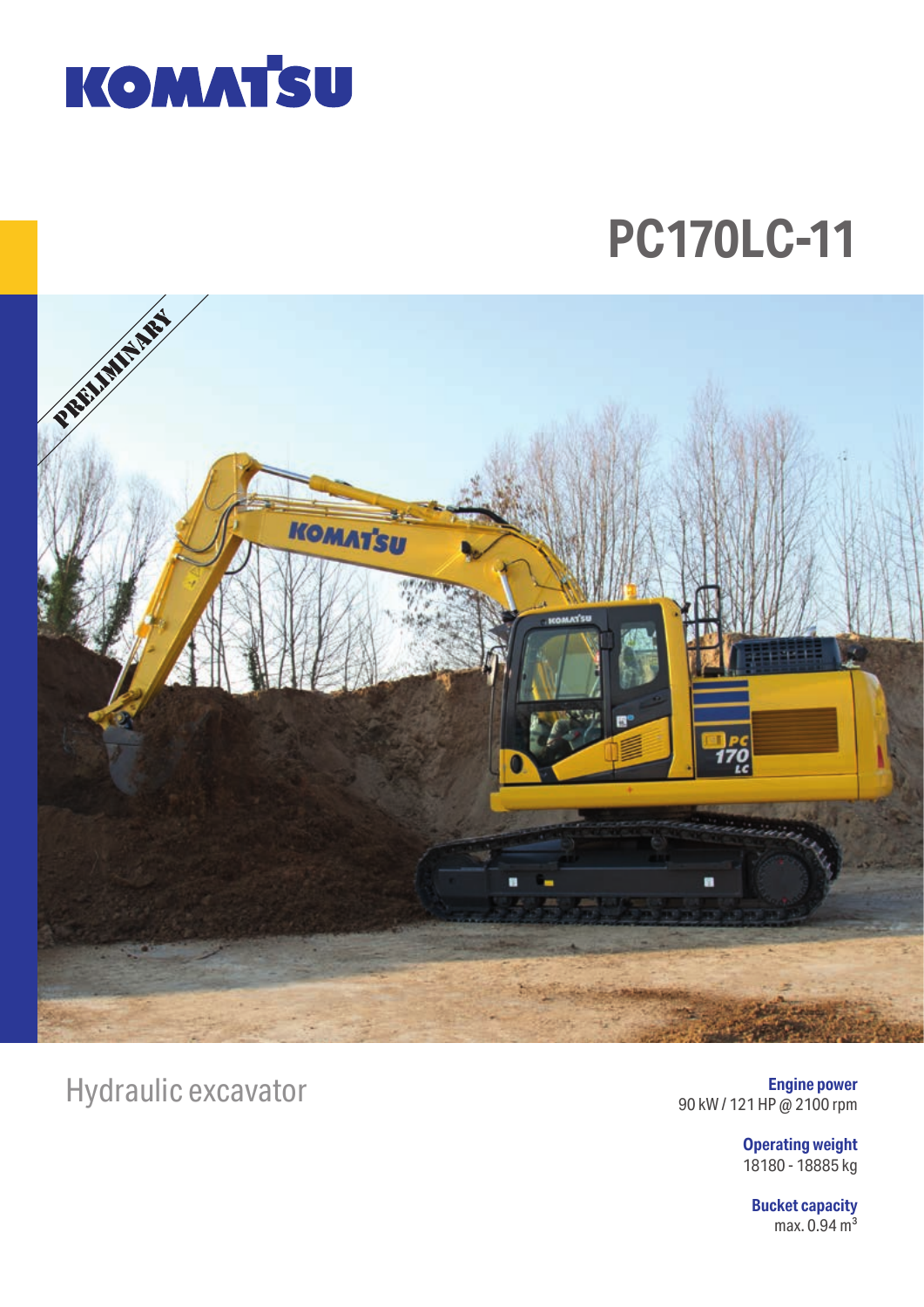### **PC170LC-11**



Engine power **90 kW / 121 HP @ 2100 rpm** Operating weight **18180 - 18885 kg** Bucket capacity **max. 0.94 m³**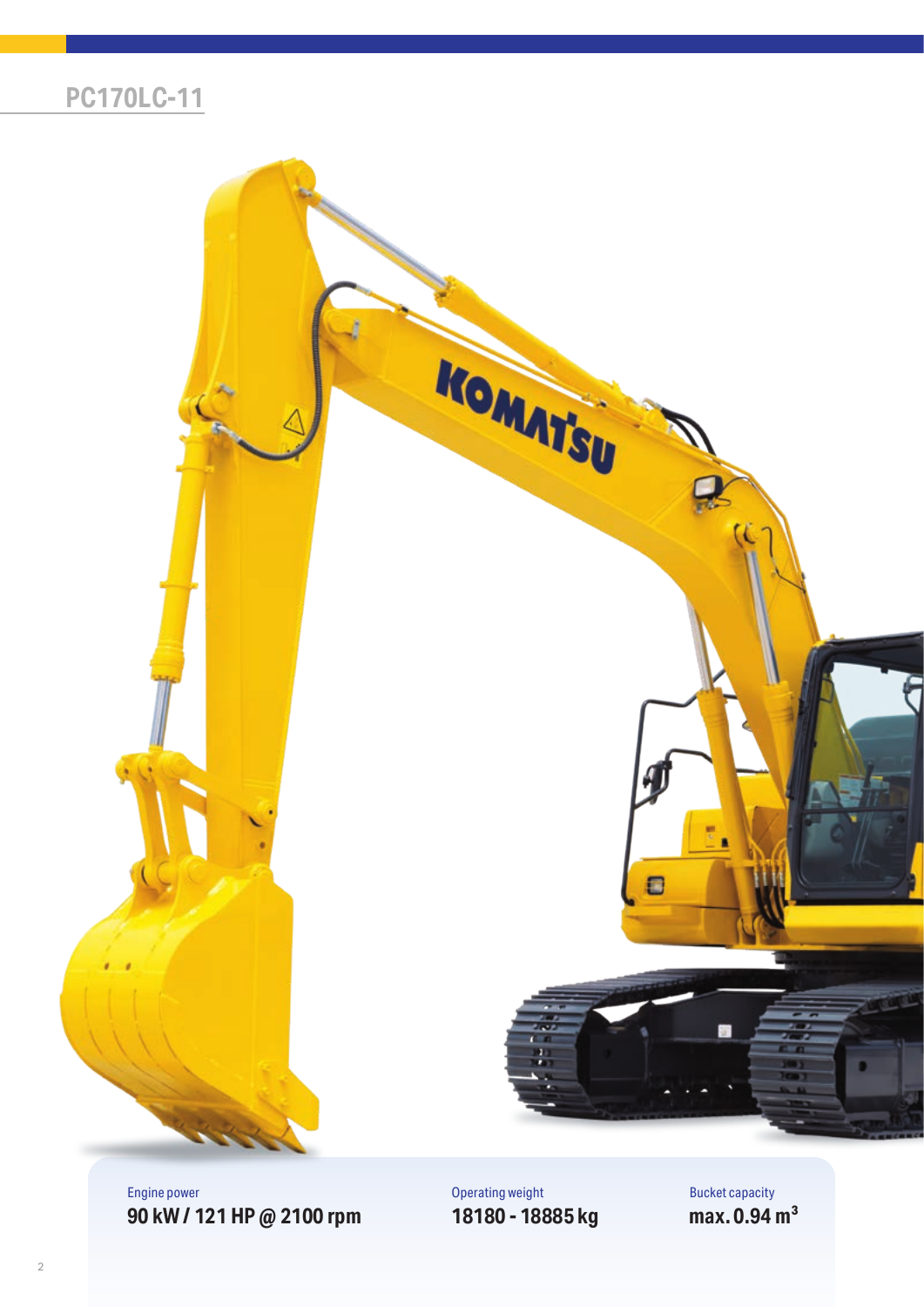## **PC170LC-11**

# Increased productivity and **environmental performance**

### **Powerful and environmentally friendly**

- NEW EU Stage V engine
- NEW Long-life Komatsu diesel particulate filter (DPF)
- 3% less fuel consunption vs Dash 11 NEW
	- Adjustable idle shutdown
	- Komatsu fuel-saving technology
	- Engine fan clutch



#### **Maximized efficiency**

- Komatsu Integrated Attachment Control (KIAC) (option) NEW
- Dozer blades availble in 2 blade widths (option) NEW
	- Enhanced engine management
	- Lower hydraulic pressure loss
	- Low ground pressure (LGP) undercarriage (option)

#### **First-class comfort**

- Fully air-suspended operator station
- KomVision surround view system
- Widescreen monitor
- Low-noise design
- DAB+ digital radio (option) NEW

#### **Safety first**

- NEW LED lighting standard
	- Komatsu SpaceCab™
	- Neutral position detection system
	- Safe access, easy maintenance
	- ROPS (ISO 12117) OPG (ISO 10262) level 1

#### **Quality you can rely on**

- Komatsu-quality components
- Extensive dealer support network

#### **Komtrax**

- Komatsu Wireless Monitoring System
- 4G mobile communications
- Integrated communication antenna
- Operational data and reports



A maintenance program for Komatsu customers